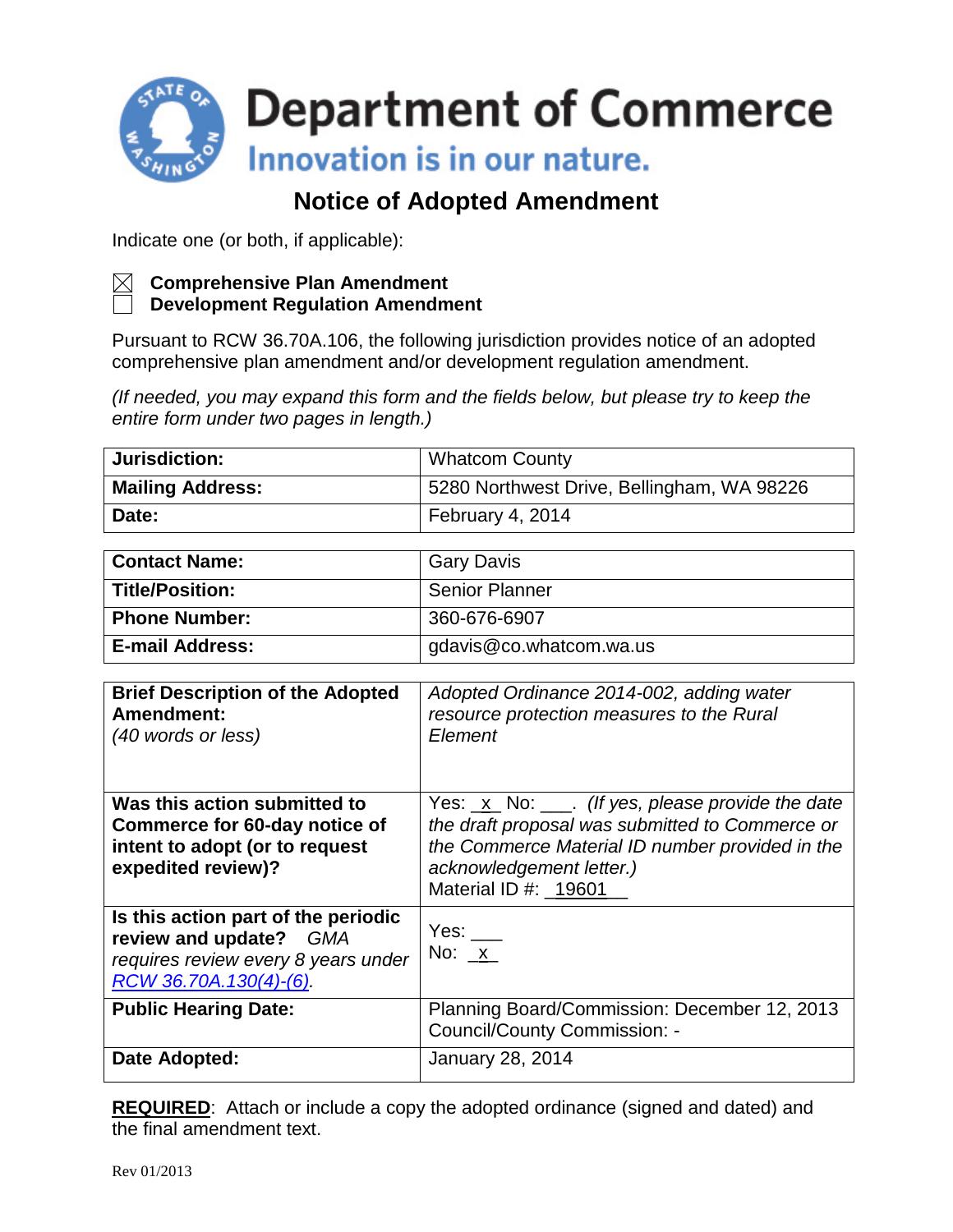| WHATCOM COUNTY COUNCIL AGENDA BILL                                                                                                                                                                                                                                                                                                                                                                                                                                                                                    |                        |               | NO.                                                                                                                                                                                                                                          | 2014-040  |                                        |  |  |  |
|-----------------------------------------------------------------------------------------------------------------------------------------------------------------------------------------------------------------------------------------------------------------------------------------------------------------------------------------------------------------------------------------------------------------------------------------------------------------------------------------------------------------------|------------------------|---------------|----------------------------------------------------------------------------------------------------------------------------------------------------------------------------------------------------------------------------------------------|-----------|----------------------------------------|--|--|--|
| <b>CLEARANCES</b><br><b>Initial</b>                                                                                                                                                                                                                                                                                                                                                                                                                                                                                   | Date                   |               | Date Received in Council Office                                                                                                                                                                                                              |           | <b>Assigned</b> to:                    |  |  |  |
| Originator:<br>ھىو)<br>Gary Davis                                                                                                                                                                                                                                                                                                                                                                                                                                                                                     | 1/7/4                  |               |                                                                                                                                                                                                                                              | 1/14/2014 | <b>Introduction</b>                    |  |  |  |
| Division Head:<br>$\mathcal{U}\mathcal{U}\mathcal{P}$<br>Mark Personius                                                                                                                                                                                                                                                                                                                                                                                                                                               |                        |               | RECEIVE                                                                                                                                                                                                                                      |           | <b>SCOTW/Council</b>                   |  |  |  |
| Dept. Head:<br>Sam Ryan                                                                                                                                                                                                                                                                                                                                                                                                                                                                                               |                        |               | <b>JAN 07 2014</b>                                                                                                                                                                                                                           |           |                                        |  |  |  |
| Prosecutor:<br>Royce Buckingham                                                                                                                                                                                                                                                                                                                                                                                                                                                                                       |                        |               | <b>WHATCOM COUNTY</b><br>COUNCIL                                                                                                                                                                                                             |           |                                        |  |  |  |
| Purchasing/Budget:                                                                                                                                                                                                                                                                                                                                                                                                                                                                                                    |                        |               |                                                                                                                                                                                                                                              |           |                                        |  |  |  |
| Executive:<br>Jack Louws                                                                                                                                                                                                                                                                                                                                                                                                                                                                                              |                        |               |                                                                                                                                                                                                                                              |           |                                        |  |  |  |
| <b>TITLE OF DOCUMENT:</b><br>Rural Element Water Resources                                                                                                                                                                                                                                                                                                                                                                                                                                                            |                        |               |                                                                                                                                                                                                                                              |           |                                        |  |  |  |
| <b>ATTACHMENTS:</b><br>Memorandum to County Council<br>l.<br>2.<br>Proposed Ordinance, including draft amendments and Findings of Fact and Reasons for Action<br>3.<br>Staff Report and December 3, 2013 Staff Report Addendum<br>Findings of the Planning Commission<br>4.<br>5.<br>Memoranda from Public Works and Health on water resources protection in Whatcom County                                                                                                                                           |                        |               |                                                                                                                                                                                                                                              |           |                                        |  |  |  |
| <b>SEPA</b> review required?<br><b>SEPA</b> review completed?                                                                                                                                                                                                                                                                                                                                                                                                                                                         | $(X)$ Yes<br>$(X)$ Yes | ) NO<br>) NO  | $(X^1)$ Yes<br>Should Clerk schedule a hearing?<br>( ) NO<br><b>Requested Date</b><br>${}^{1}$ The Council must hold a hearing if they want to take action that differs from the<br>Planning Commission's recommendation [WCC 2.160.100(2)]. |           |                                        |  |  |  |
| SUMMARY STATEMENT OR LEGAL NOTICE LANGUAGE: (If this item is an ordinance or requires a public<br>hearing, you must provide the language for use in the required public notice. Be specific and cite RCW or WCC as appropriate. Be<br>clear in explaining the intent of the action.)<br>A proposed ordinance to amend the Whatcom County Comprehensive plan to resolve an issue appealed to the Growth Management<br>Hearings Board, adopting by reference existing County code provisions regarding water resources. |                        |               |                                                                                                                                                                                                                                              |           |                                        |  |  |  |
| <b>COMMITTEE ACTION:</b><br><b>COUNCIL ACTION:</b><br>$1/14/2014$ : Introduced<br>$1/28/2014$ : Council Adopted 7-0                                                                                                                                                                                                                                                                                                                                                                                                   |                        |               | Ord. 2014-002                                                                                                                                                                                                                                |           |                                        |  |  |  |
| <b>Related County Contract #:</b>                                                                                                                                                                                                                                                                                                                                                                                                                                                                                     |                        | PLN2012-00012 | <b>Related File Numbers:</b><br>Ord. 2014-002                                                                                                                                                                                                |           | <b>Ordinance or Resolution Number:</b> |  |  |  |
| Please Note: Once adopted and signed, ordinances and resolutions are available for viewing and printing on<br>the County's website at: www.co.whatcom.wa.us/council.                                                                                                                                                                                                                                                                                                                                                  |                        |               |                                                                                                                                                                                                                                              |           |                                        |  |  |  |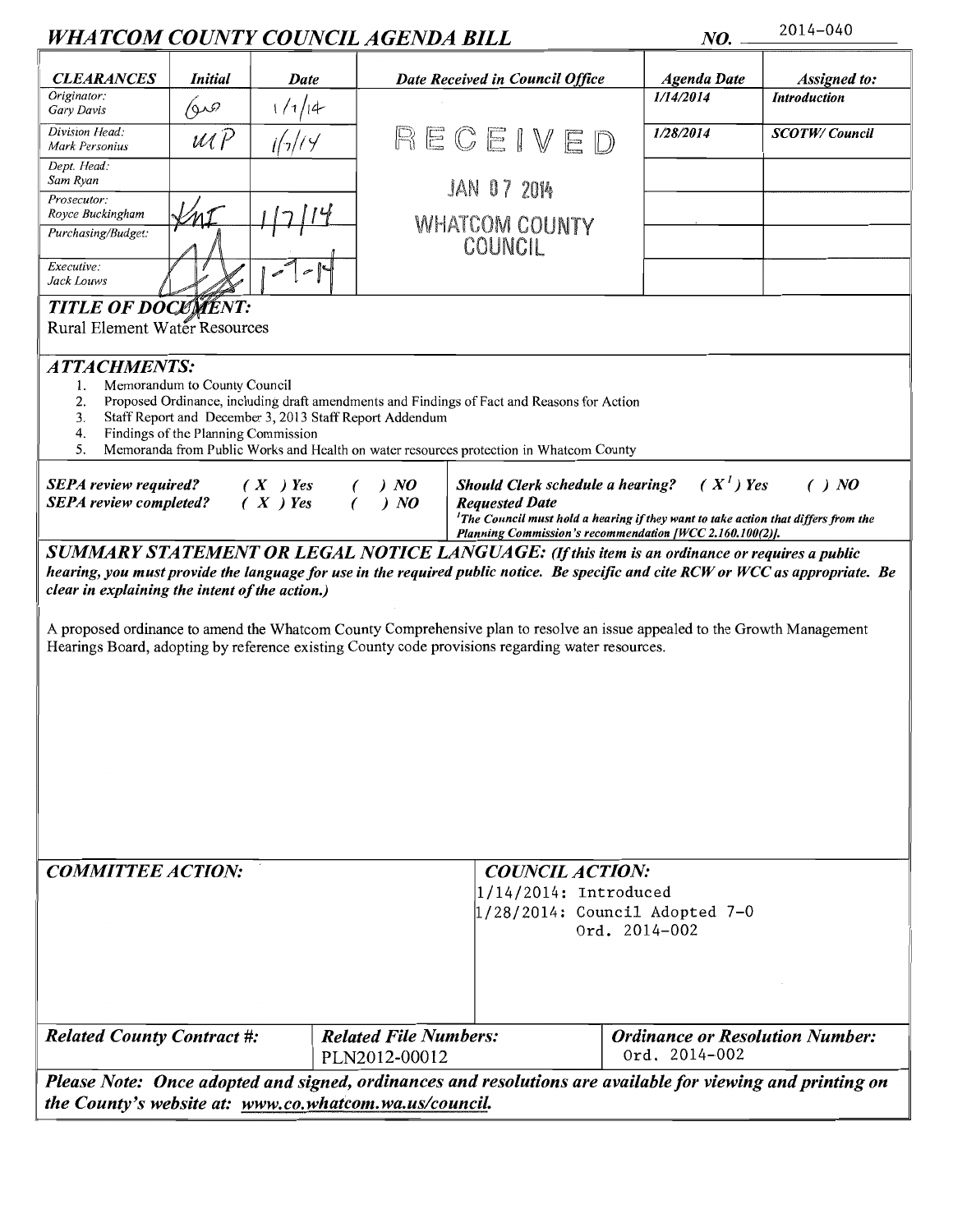SPONSORED BY: Consent PROPOSED BY: PDS INTRODUCTION DATE: 1/28/2014

#### ORDINANCE NO. 2014-002

#### ORDINANCE AMENDING THE WHATCOM COUNTY COMPREHENSIVE PLAN AND MAPS, TO IMPLEMENT CHANGES RELATING TO RURAL LAND USE **PLANNING**

**WHEREAS, the Washington State Growth Management Act (GMA) requires** Whatcom County to include a rural element in its Comprehensive Plan that governs rural development; and

**WHEREAS, GMA allows Comprehensive Plan revisions outside the annual** concurrent review in order to resolve an appeal of a Comprehensive Plan filed with the Growth Management Hearings Board or with the court; and

**WHEREAS,** the recommended amendments have been considered by the Whatcom County Planning Commission, the Whatcom County Council Planning and Development Committee and the Whatcom County Council; and

**WHEREAS, legal notice requirements have been met; and** 

**WHEREAS**, the County Council finds the Comprehensive Plan and zoning amendments in the interest of the public health, safety, and welfare, based on the following findings and conclusions:

#### **FINDINGS OF FACT**

- 1) Whatcom County proposes amendments to its Comprehensive Plan and Zoning Code in response to the Washington State Growth Management Hearings Board's June 7, 2013 Compliance Order (GMHB No. 12-2-0013).
- 2) An addendum to the May 1, 2009 determination of non-significance (DNS) was issued under the State Environmental Policy Act (SEPA) on December 20, 2013.
- 3) The proposed amendments were posted on the County website on September 30, 2013.
- 4) Notice that the proposal had been posted on the County website was sent to citizens, citizens groups, cities, service providers, media and other groups on the County's e-mail list on September 30, 2013.
- 5) Notice of the subject amendment was submitted to the Washington State Department of Commerce on September 30, 2013.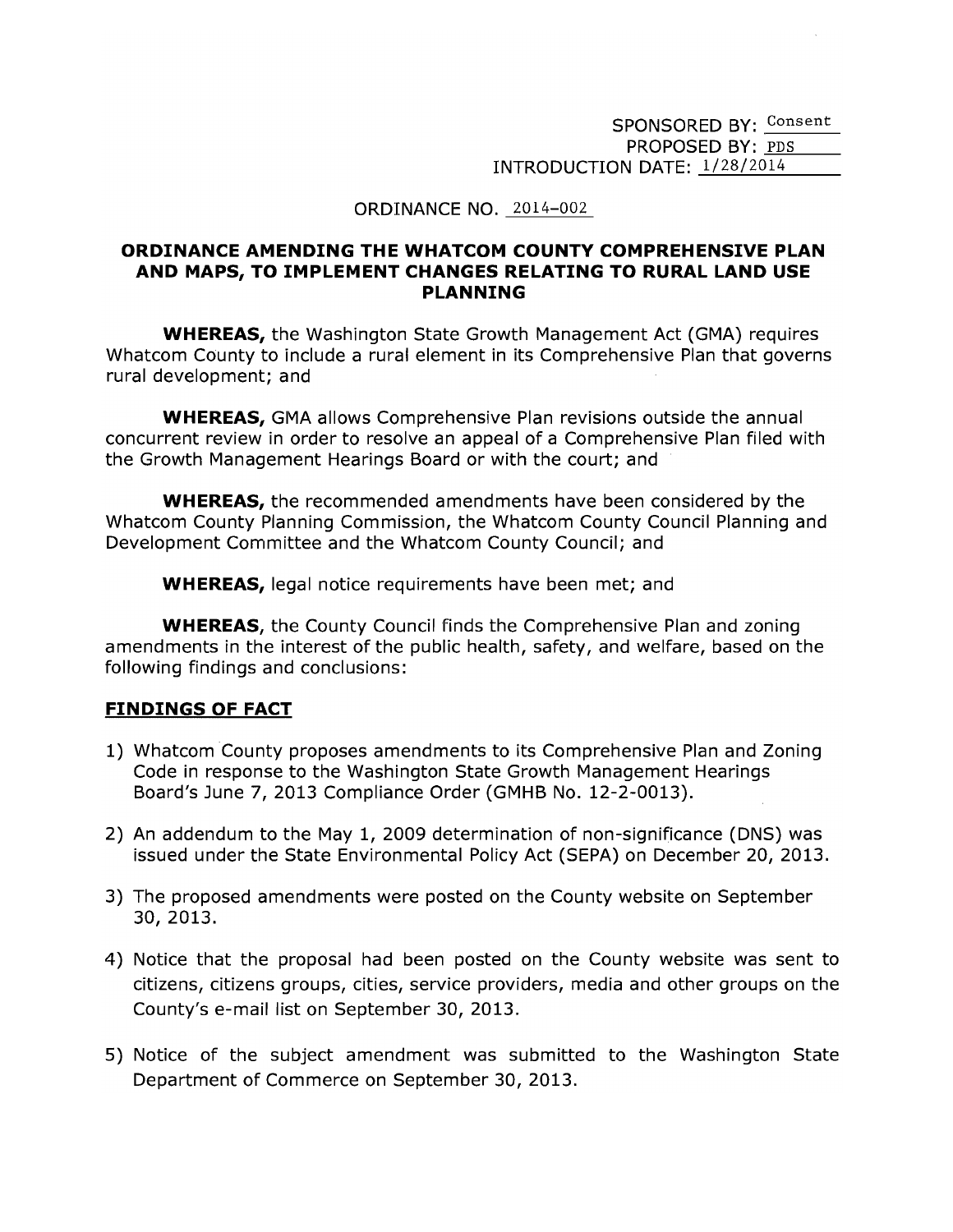- 6) Notice of the Planning Commission hearings for the subject amendment was published in the Bellingham Herald on November 29, 2013.
- 7) Notice of the Planning Commission hearing for the subject amendment was posted on the County's website on November 27, 2013.
- 8) The Planning Commission held a public hearing on the subject amendment on December 12, 2013.

#### **GMA Requirements**

- 9) The Washington Growth Management Act (GMA) requires county comprehensive plans to include a rural element that protects the county's established rural character by containing or otherwise controlling rural development.
- $10)$ GMA (RCW 36.70A.070(5)(a)) allows counties to consider local circumstances in its rural element but requires counties to develop a written record explaining how the rural element harmonizes the planning goals in RCW 36.70A.020 and meets the requirements of RCW 36.70A. (See Conclusions 2 and 3 below).
- 11) GMA requires that the rural element of a county comprehensive plan provide measures governing rural development that protect the rural character by:
	- a) Containing or otherwise controlling rural development;
	- b) Assuring visual compatibility of rural development with the surrounding rural area;
	- c) Reducing the inappropriate conversion of undeveloped land into sprawling, low-density development in the rural area;
	- d) Protecting critical areas, as provided in RCW 36.70A.060, and surface and ground water resources; and
	- e) Protecting against conflicts with the use of agricultural, forest, and mineral resource lands designated under RCW 36.70A.170.
- GMA requires local governments that are required or choose to plan under 12) GMA to utilize a process established by the Washington State Attorney General to assure that proposed regulatory or administrative actions do not result in an unconstitutional taking of private property. (RCW 36.70A.370) The Whatcom County Prosecutor's office informed the County Council of this requirement and, in accordance with Attorney General's Advisory Memorandum, advised them regarding the proposed amendments with respect to avoiding unconstitutional taking of private property.

#### Growth Management Hearings Board Decisions: Futurewise vs. Whatcom **County**

The January 4, 2013 GMHB Compliance Order in *Futurewise et al v. Whatcom* 13) County (#11-2-0010c) found some amendments adopted under Ordinance 2012-032 out of compliance with respect to several issues involving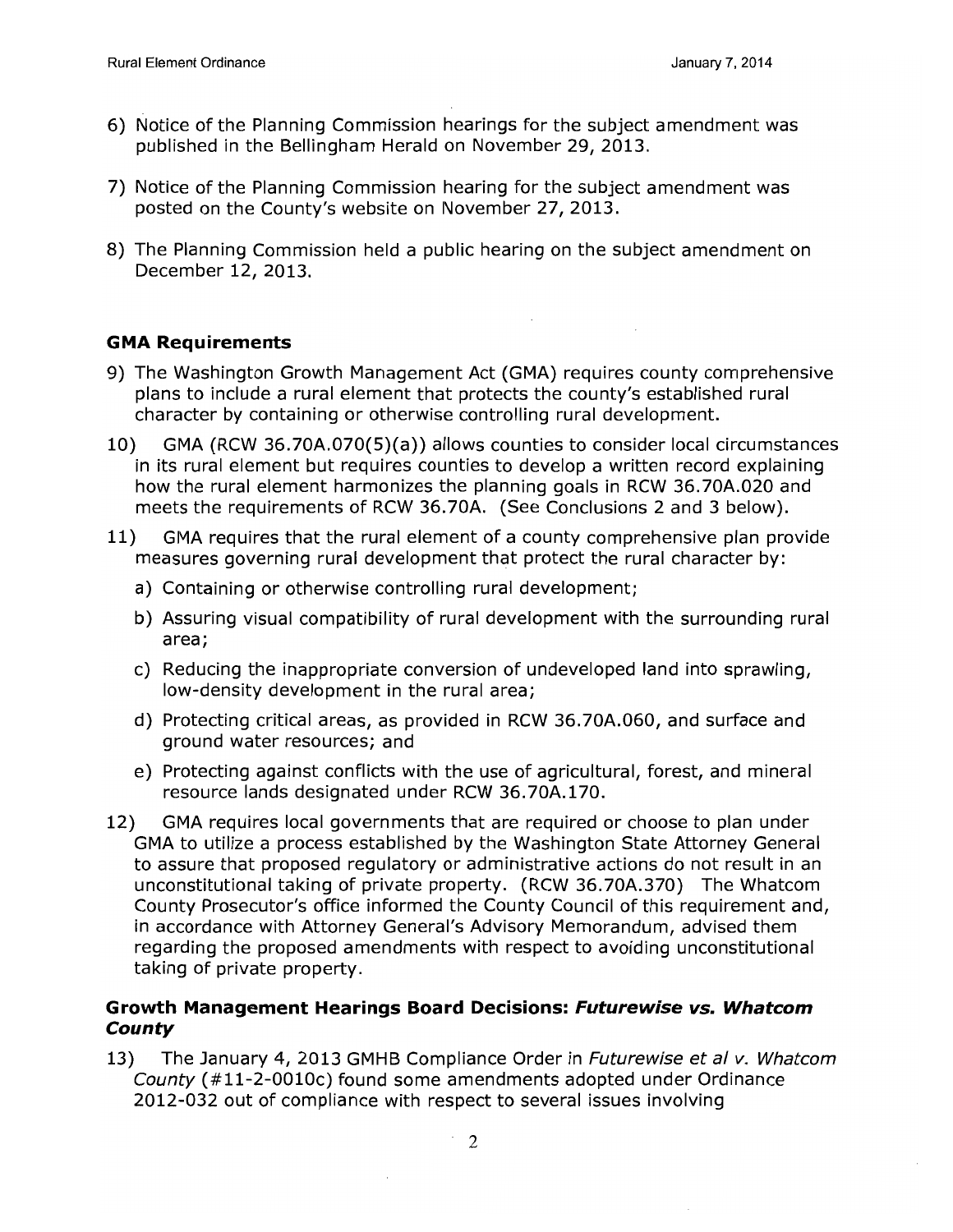Comprehensive Plan policies, LAMIRD boundaries and development regulations, and found invalidity on some of those issues.

In its June 7, 2013 Compliance Order in Futurewise et al v. Whatcom County 14) (#12-2-0013) the Growth Management Hearings Board found the Whatcom County Comprehensive Plan's Rural Element did not contain measures to protect water quality.

#### **Whatcom County Policy and Requirements**

- WCC 2.160.080 requires that, in order to approve the proposed 15) comprehensive plan amendments the Planning Commission and County Council must find all of the following:
	- a) The amendment conforms to the requirements of the Growth Management Act, is internally consistent with the county-wide planning policies and is consistent with any interlocal planning agreements.
	- b) Further studies made or accepted by the Department of Planning and Development Services indicate changed conditions that show need for the amendment.
	- c) The public interest will be served by approving the amendment. In determining whether the public interest will be served, factors including but not limited to the following shall be considered:
		- i) The anticipated effect upon the rate or distribution of population growth, employment growth, development, and conversion of land as envisioned in the comprehensive plan.
		- ii) The anticipated effect on the ability of the county and/or other service providers, such as cities, schools, water and/or sewer purveyors, fire districts, and others as applicable, to provide adequate services and public facilities including transportation facilities.
		- iii) Anticipated impact upon designated agricultural, forest and mineral resource lands.
	- d) The amendment does not include or facilitate spot zoning.
	- e) Urban growth area amendments that propose the expansion of an urban growth area boundary are required to acquire development rights from a designated TDR sending area, with certain exceptions.
- Whatcom County's County-wide Planning Policy N.2 states, "The Cities and 16) the County in cooperation with other municipal corporations and tribal governments shall adopt zoning regulations and development standards to protect water resources. Where there are potential conflicts with designations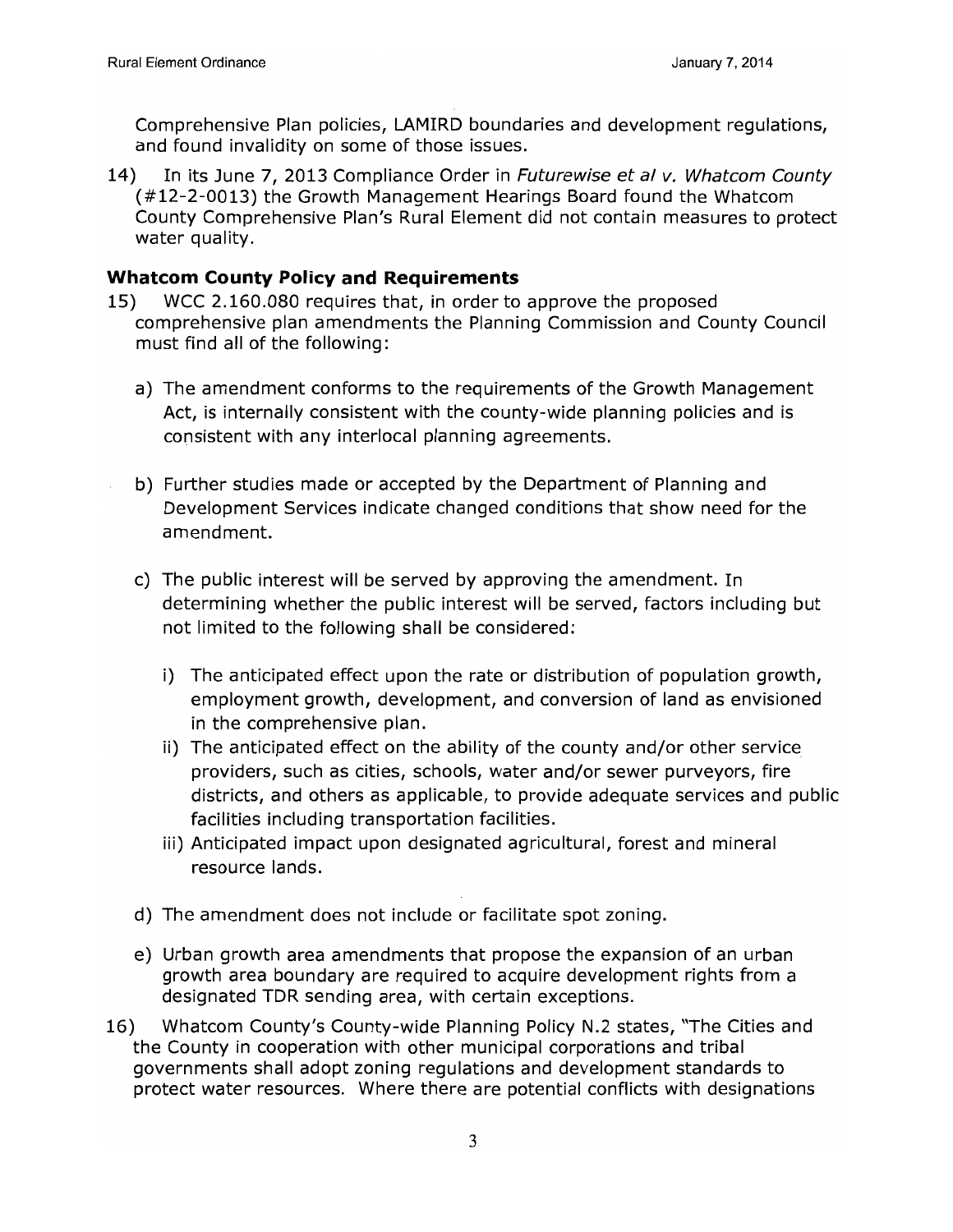required by the Growth Management Act, such as natural resource lands and critical areas, water resource protection shall generally have priority."

### **Public Participation**

- $17)$ Whatcom County's County-wide Planning Policies include policies related to citizen involvement:
	- a) County-wide Planning Policy A.2 states, "The county and the cities shall provide opportunities for citizens to become involved in the growth management planning process through various mechanisms, such as surveys, public workshops, meetings, hearings, and advisory committees."
	- b) County-wide Planning Policy A.4 states, "Citizen comments and viewpoints shall be incorporated into the decision-making process in development of draft plans and regulations. Consideration of citizen comments shall be evident in the decision-making process."
- The Whatcom County Planning Commission held a public hearing on 18) December 12, 2013. Since publication of the first draft amendments on September 30, 2013, the most current draft amendments have been continuously posted on the County's web site, as have all documents presented to the Planning Commission and all written public comments.

#### **CONCLUSIONS**

- 1) The proposed amendments are consistent with the goals and requirements of the Washington Growth Management Act (GMA) and are in the public interest, and the proposed amendments to Whatcom County Code and the Official Zoning Maps are consistent with the Comprehensive Plan.
- 2) The rural element of the Comprehensive Plan harmonizes the GMA planning goals in RCW 36.70A.020, as described in Conclusion 2 of Ordinances 2013-028 and 2012-032, which are adopted herein by reference. The provisions of this ordinance further harmonize the GMA planning goals by adopting measures to protect water quality, consistent with GMA Goal 10 Environment by adding to Comprehensive Plan Policy 2DD-2.C additional measures to protect water resources.
- 3) The rural element of the Comprehensive Plan, as amended, meets the requirements of the Growth Management Act, RCW 36.70A by adding to WCC Title 20 Zoning, and Comprehensive Plan Policy 2DD-2.C additional measures to protect water resources, as required in RCW 36.70A.070(5)(c)(iv).
- 4) The amendments to the rural element of the Comprehensive Plan address the noncompliance finding of the June 7, 2013 GMHB Compliance Order in *Futurewise et al v. Whatcom County (#12-2-003)* by adding to Comprehensive Plan Policy 2DD-2.C additional measures to protect water resources, as required in RCW 36.70A.070(5)(c)(iv).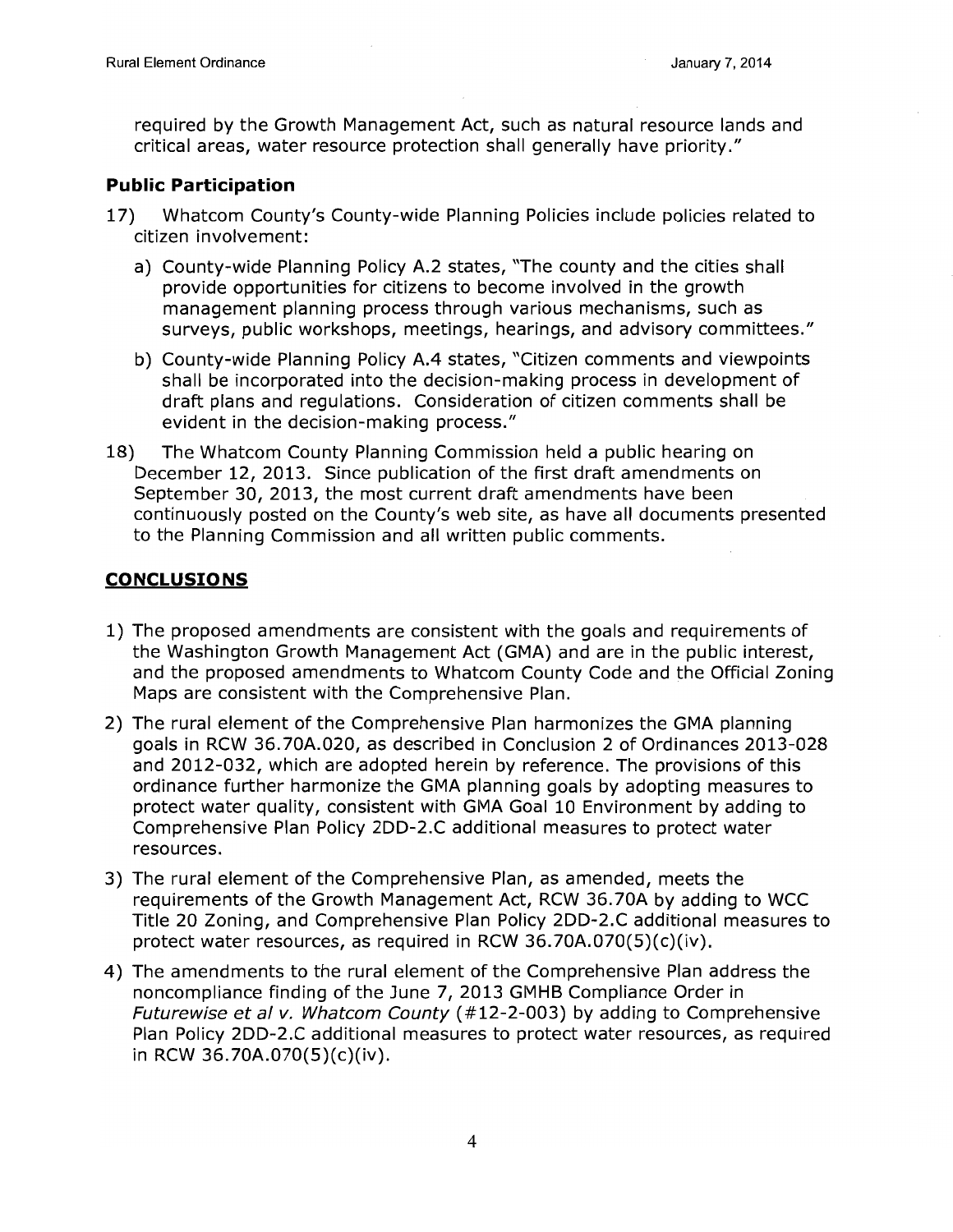- 5) The subject comprehensive plan amendment complies with the approval criteria of WCC 2.160.080, which requires that the County must find the following criteria, are satisfied in order to approve the proposed comprehensive plan amendment.
	- a) The amendment conforms to the requirements of Growth Management Act, is internally consistent with the County-Wide Planning Policies and is consistent with any interlocal planning agreements.
		- i) Growth Management Act

The amendments are consistent with the Growth Management Act as described in Conclusions 3 and 4, above.

ii) County-Wide Planning Policies

County-wide Planning Policy N.2 states, "The Cities and the County in cooperation with other municipal corporations and tribal governments shall adopt zoning regulations and development standards to protect water resources. Where there are potential conflicts with designations required by the Growth Management Act, such as natural resource lands and critical areas, water resource protection shall generally have priority." The proposed changes to Comprehensive Plan Policy 2DD-2.C are consistent with this policy.

County-wide Planning Policies P.1 and P.2 reflect GMA Planning Goal (6) (RCW 36.70A.020(6), which states private property shall not be taken for public uses without just compensation, and Whatcom County Charter Section 1.11, which states no requiation or ordinance shall be drafted and adopted without consideration of and provisions for compensation to those unduly burdened. The Comprehensive Plan amendments do not result in a taking of private property for public use without compensation. The Whatcom County Prosecuting Attorney's office has advised the County Council on the Attorney General's Advisory Memorandum on Avoiding Unconstitutional Takings of Private Property, per RCW 36.70A.370.

iii) Whatcom County Comprehensive Plan

The proposed Comprehensive Plan amendments are consistent with Comprehensive Plan Goal 11E, which states, "Protect and enhance water quality and promote sustainable and efficient use of water resources," and Goal 11F, which states, "Protect and enhance Whatcom County's surface water and groundwater quality for current and future generations."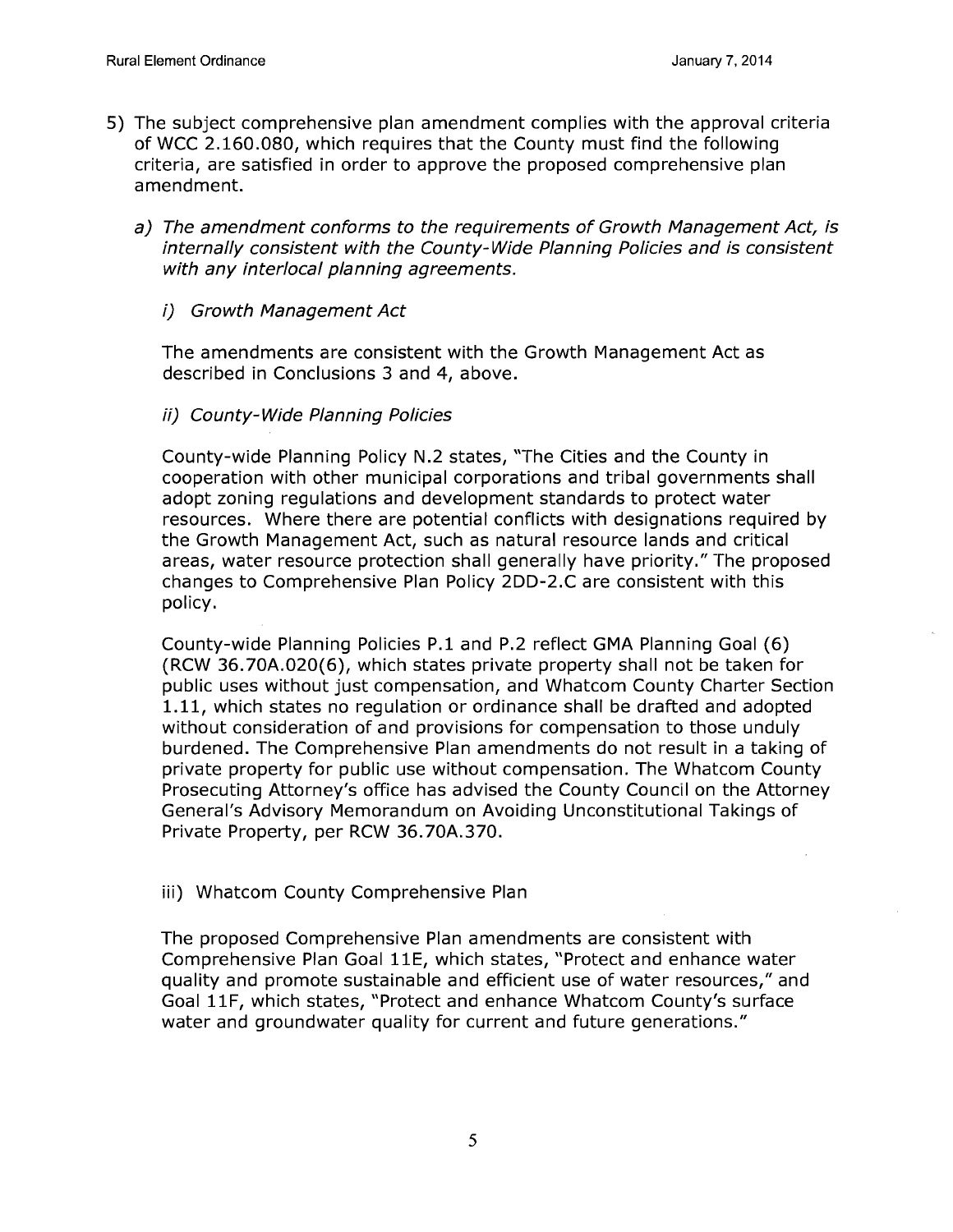iv) Interlocal Agreements

The interlocal agreements between Whatcom County and the cities require coordination on adopting population projections and reviewing UGAs. The amendments do not adopt new population projections without City-County coordination.

b) Further studies made or accepted by the department of planning and development services indicate changed conditions that show need for the comprehensive plan amendment.

The need for this Comprehensive Plan amendment and accompanying Zoning Code and Zoning Map amendments is generated by the Growth Management Hearings Board's June 7, 2013 Compliance Order.

- c) The public interest will be served by approving the comprehensive plan amendment. In determining whether the public interest will be served, factors including but not limited to the following shall be considered:
	- $\left( i\right)$ The anticipated effect upon the rate or distribution of population growth, employment growth, development, and conversion of land as envisioned in the Comprehensive Plan.

The proposed amendments would not increase growth rural Whatcom County beyond what is planned in the Comprehensive Plan.

ii) The anticipated effect on the ability of the County and/or other service providers, such as cities, schools, water and/or sewer purveyors, fire districts, and others as applicable, to provide adequate services and public facilities including transportation facilities.

No amendments are proposed that increase densities or intensity of uses or increase the demand for services and facilities beyond levels needed to serve development under existing zoning.

iii) Anticipated impact upon designated agricultural, forest and mineral resource lands.

No amendments are proposed that increase adverse impacts on designated resource lands.

d) The amendment does not include or facilitate spot zoning.

No rezonings are proposed.

e) Urban growth area amendments that propose the expansion of an urban growth area boundary shall be required to acquire development rights from a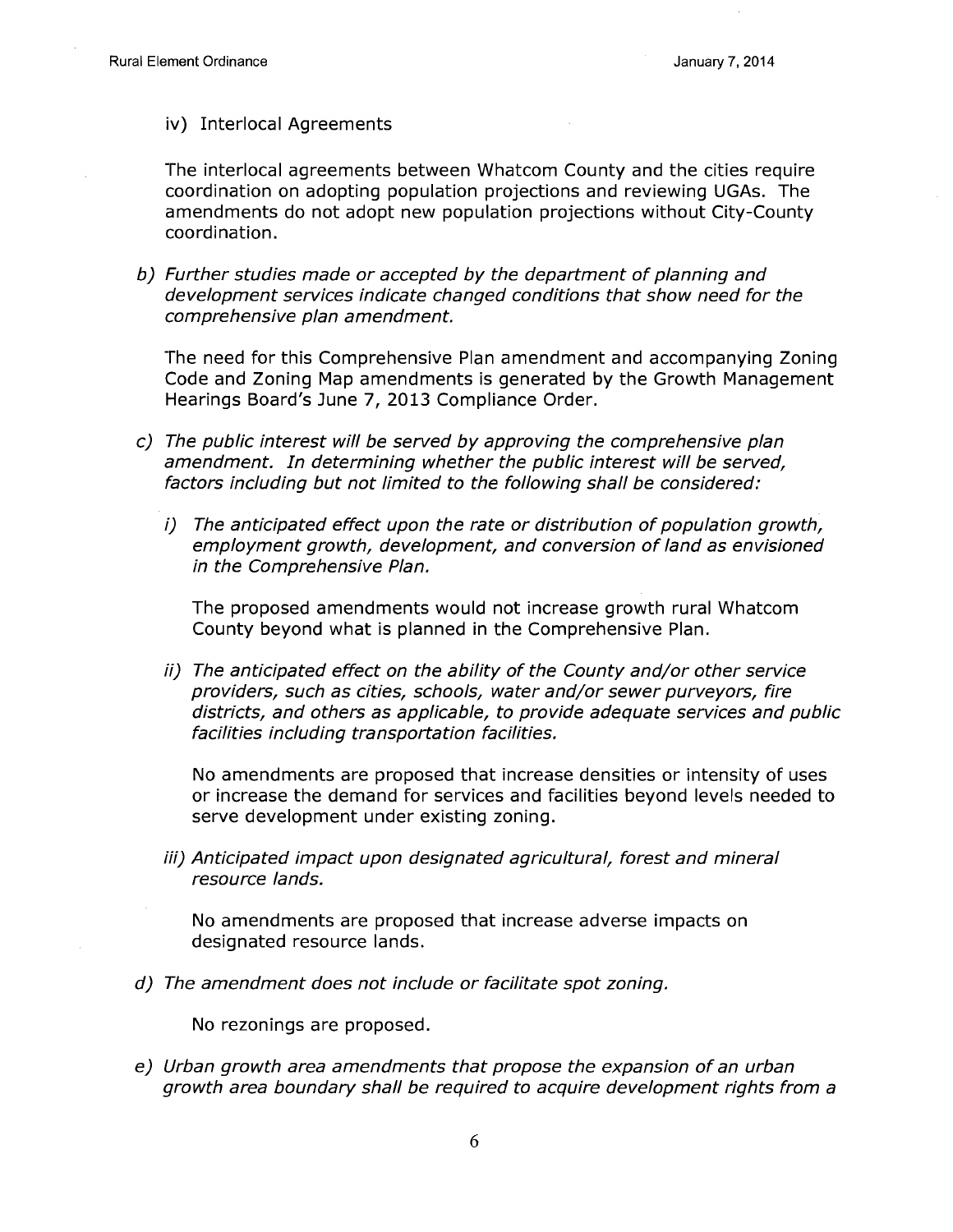designated TDR sending area, unless one of the exceptions set forth in WCC  $2.160.080(A)(5)$  applies to the amendment.

No urban growth area amendments are proposed.

#### NOW, THEREFORE, BE IT ORDAINED by the Whatcom County Council that:

Section 1. The Whatcom County Comprehensive Plan is hereby amended as shown on Exhibit A.

Section 2. Adjudication of invalidity of any of the sections, clauses, or provisions of this Ordinance shall not affect or impair the validity of the Ordinance as a whole or any part thereof other than the part so declared to be invalid.

AMINING CALL CONTROL this  $28th$  day of January 2014. WHATCOM COUNTY COUNCIL WHATCOM COUNTY, WASHINGTON Dána, Brown-Daws, Council Clerk Carl Weimer, Council Chair  $m_{\rm mm}$ w APPROVED as to form:  $\bowtie$  Approved () Denied Jack Louws, Executive Civil Deputy Prosecutor

Date: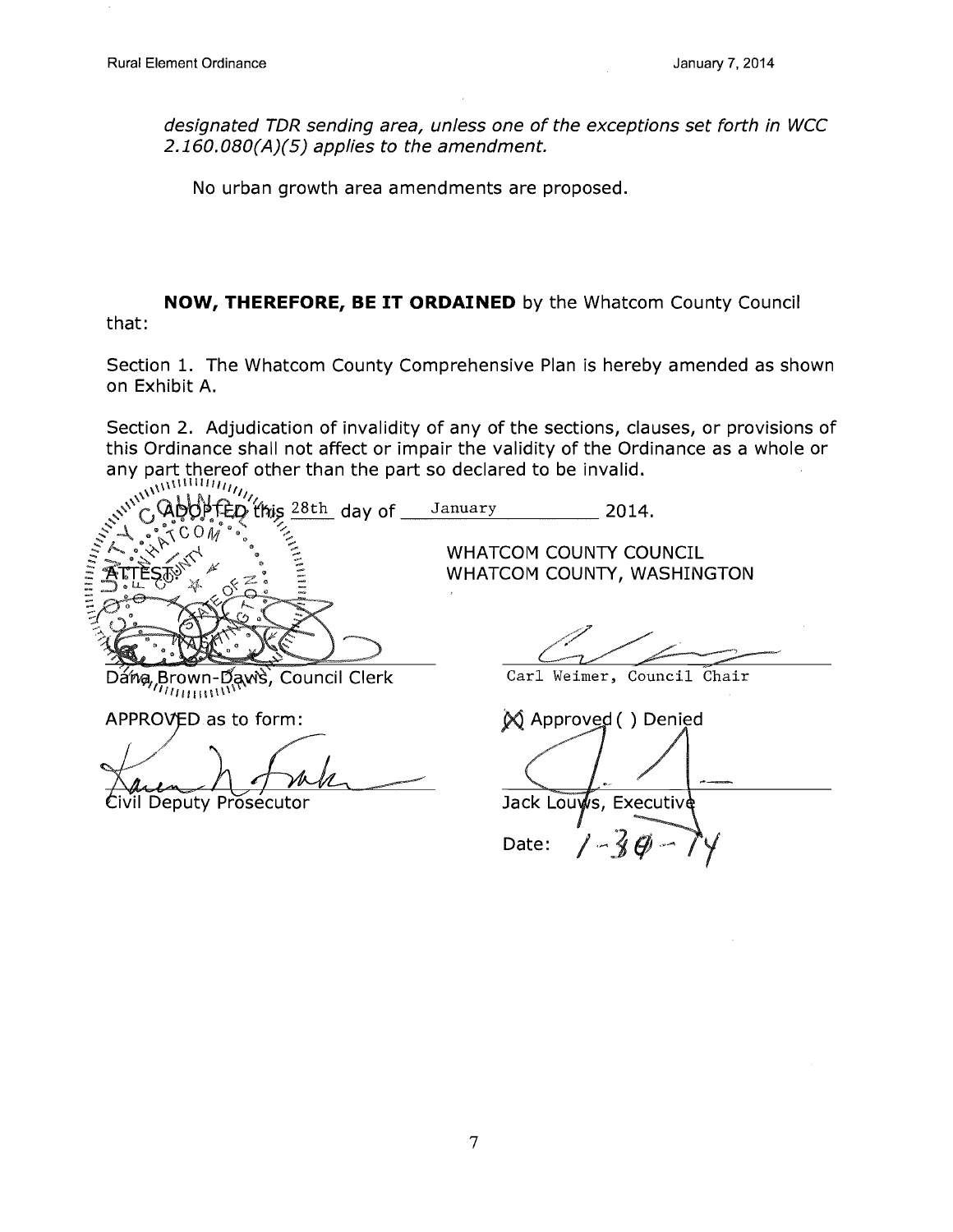$\mathcal{L}_{\mathcal{A}}$ 

# **EXHIBIT A** Comprehensive Plan Amendments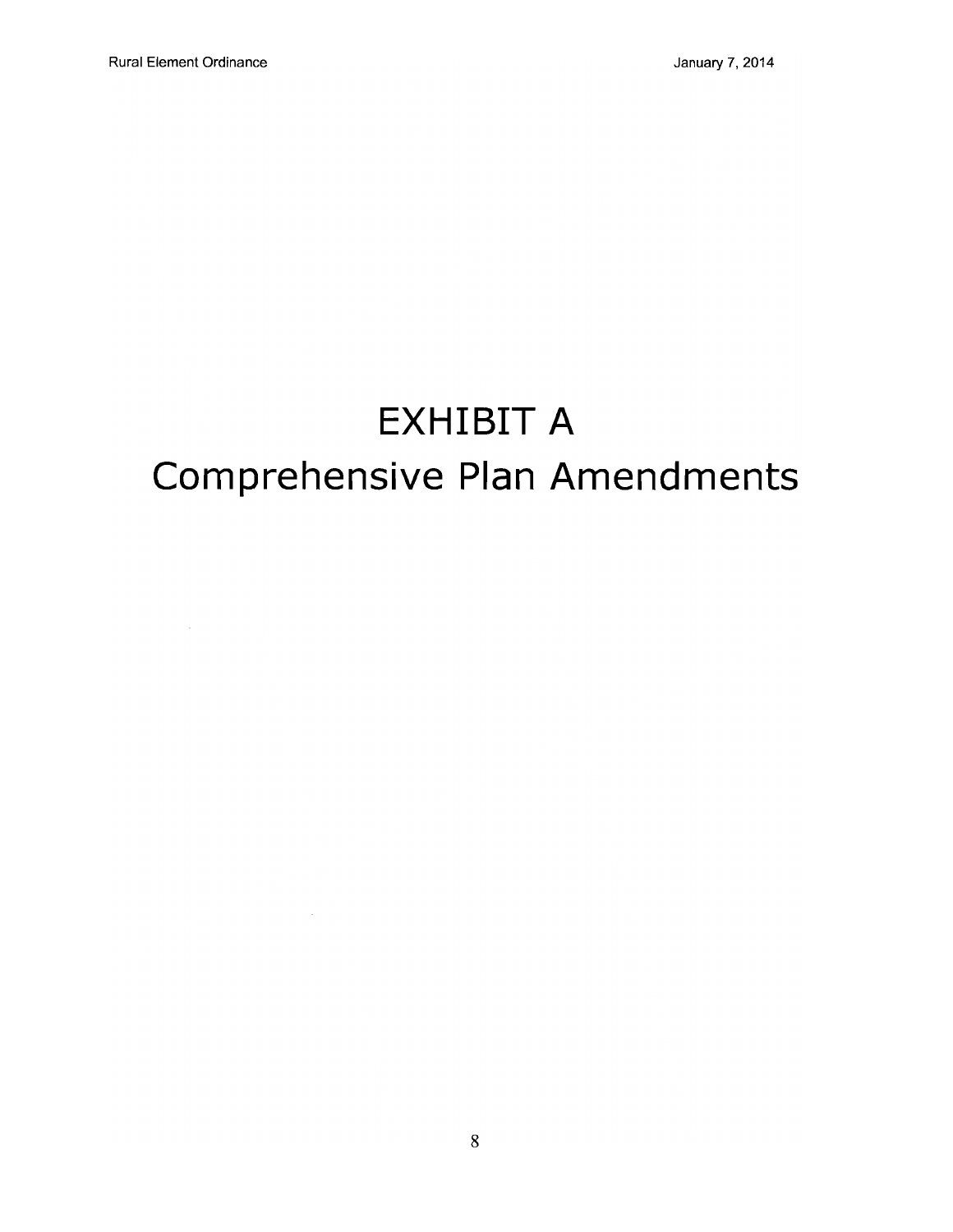## **Chapter Two LAND USE**

. . . . .

#### **RURAL LANDS - INTRODUCTION**

. . . . .

**GOAL 2DD:** Retain the character and lifestyle of rural Whatcom County.

. . . . .

. . . . .

- Policy 2DD-2: Protect the character of the rural area through the County's development regulations. In addition to the policies of this plan that provide measures governing rural development, the following County's key development regulations are incorporated into this plan by reference to assure that the plan contains measures to protect rural character:
	- C. Measures to protect critical areas and surface and groundwater resources:
		- 1. Protect the functions and values of critical areas (geologically hazardous areas, frequently flooded areas, critical aquifer recharge areas, wetlands, and habitat conservation areas) and the ecological processes that sustain them, through WCC 16.16 Critical Areas provisions, adopted herein by reference.
		- 2. Minimize the adverse effects of discharges from on-site sewage systems on ground and surface waters through WCC 24.05, adopted herein by reference.
		- 3. Preserve and protect unique and important water resources through development standards in WCC 20.71 Water Resource Protection Overlay District and WCC 20.51 Lake Whatcom Watershed Overlay District, adopted herein by reference: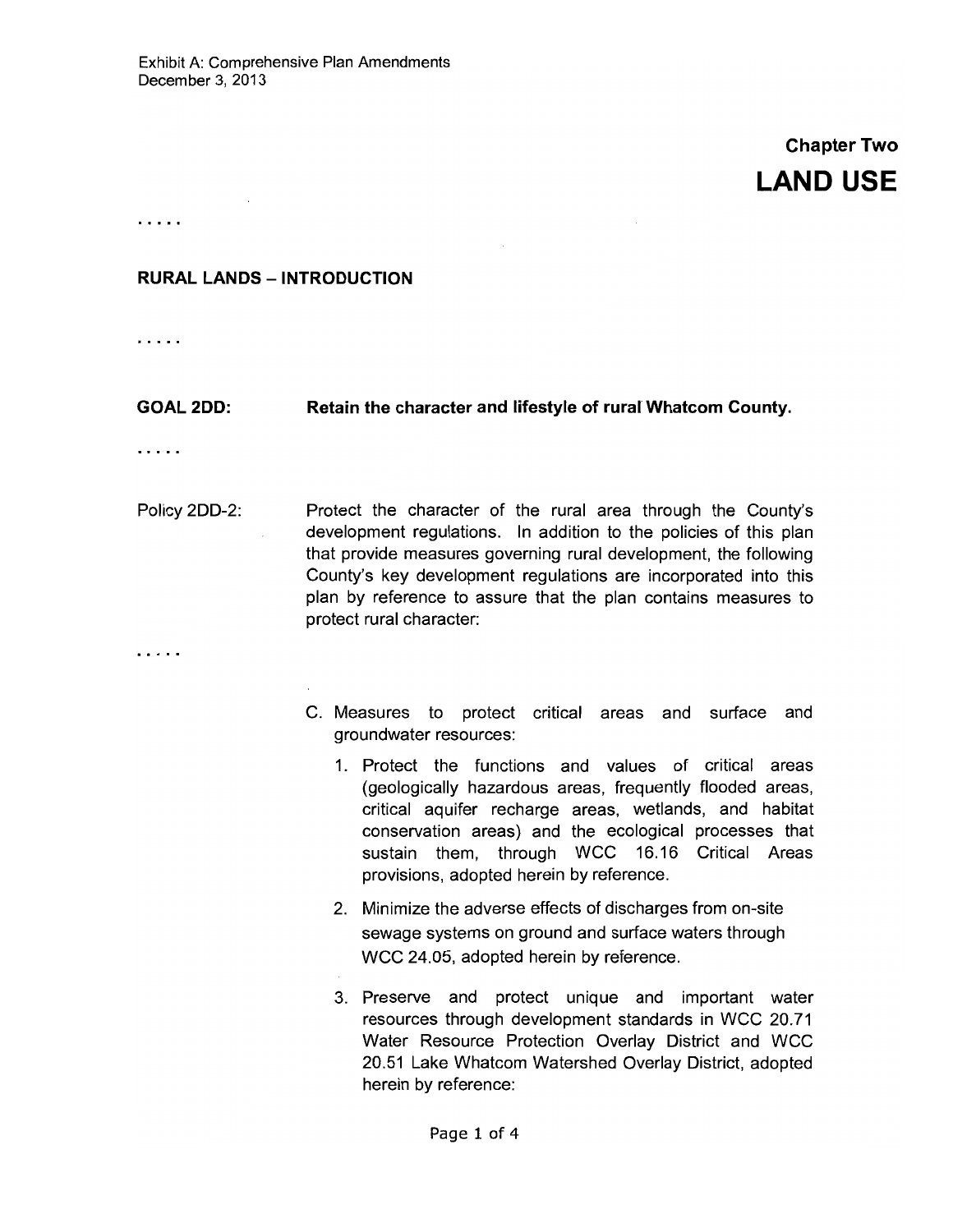- 4. Protect surface and ground water resources through stormwater management standards established in the County's Development Standards per WCC 20.80.630 through .636, WCC 20.51, 12.08.035 and referenced in the following Zoning Code provisions, adopted herein by reference:
	- a. 20.32.656 Drainage, Residential Rural District;
	- b. 20.34.659 Drainage, Rural Residential-Island District;
	- c. 20.36.656 Drainage, Rural District;
	- d. 20.37.655 Drainage, Point Roberts Transitional District;
	- e. 20.44.652 Drainage, Recreation and Open Space District:
	- f. 20.59.704 Drainage, Rural General Commercial District;
	- g. 20.60.655 Drainage, Neighborhood Commercial District:
	- h. 20.61.704 Drainage, Small Town Commercial District;
	- i. 20.63.654 Drainage, Tourist Commercial District;
	- j. 20.64.655 Drainage, Resort Commercial District;
	- k. 20.67.653 Drainage, General Manufacturing District;
	- I. 20.69.655 Drainage, Rural Industrial and Manufacturing District.
- 5. Assure that subdivisions meet requirements for critical shoreline management, and stormwater areas. management through the standards in the following Whatcom County Land Division regulations, adopted herein by reference:
	- a. WCC 21.04.034 Application Procedures, Short **Subdivisions**
	- b. WCC 21.05.037 Hearing Examiner Notice Hearing and Decision, Preliminary Long Subdivisions
- 6. Limit water withdrawals resulting from land division through the standards in the following Whatcom County Land Division regulations, adopted herein by reference:
	- a. WCC 21.04.090 Water supply, Short Subdivisions
	- b. WCC 21.05.080 Water supply, Preliminary Long **Subdivisions**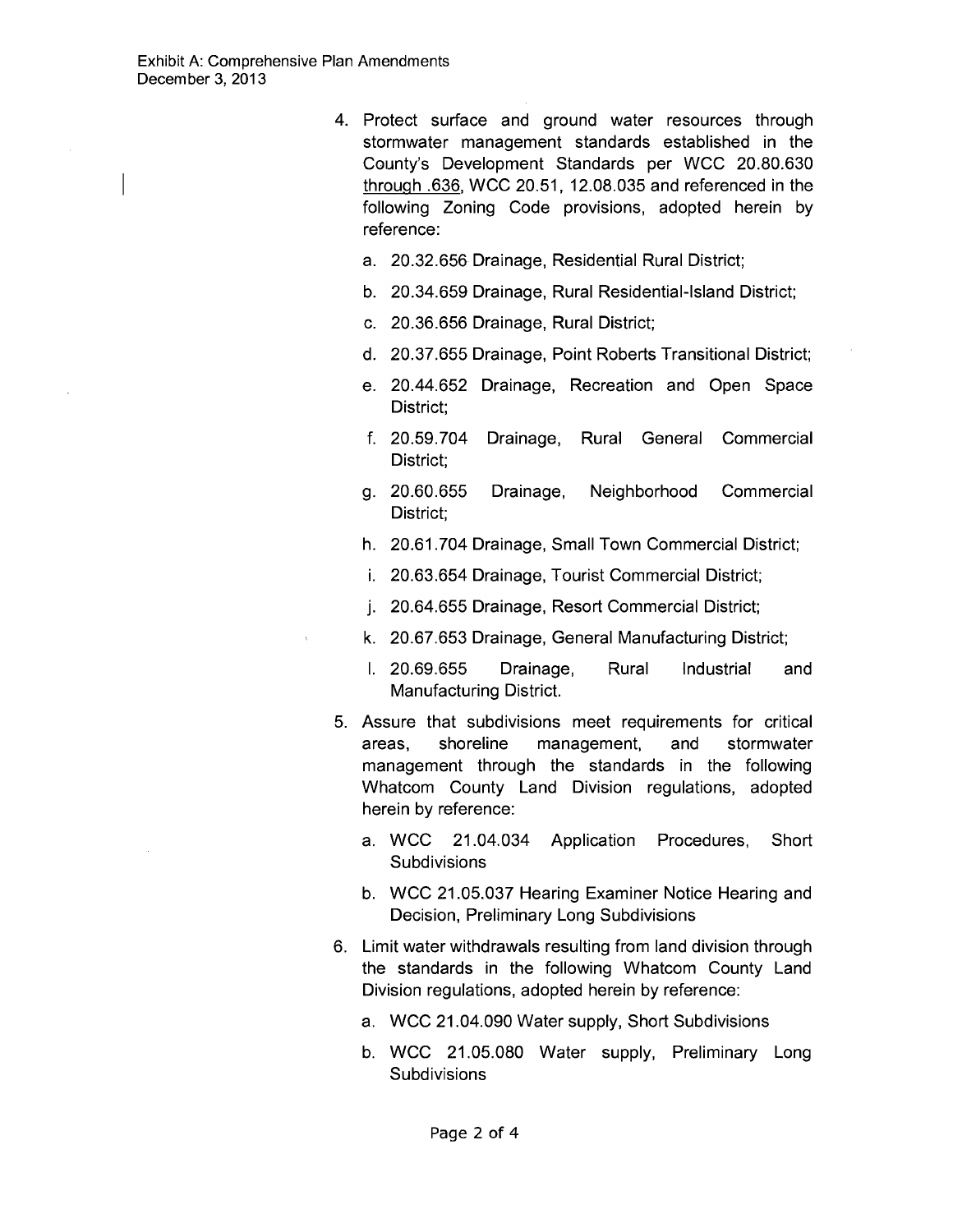$\sim$   $\sim$   $\sim$   $\sim$ 

- 7. Regulate groundwater withdrawals by requiring purveyors of public water systems and private water system applicants to comply with Washington State Department of Ecology ground water right requirements per WCC 24.11.050, adopted herein by reference.
- 8. Require evidence of an adequate water supply prior to issuance of any building permit, per WCC 24.11.060, adopted herein by reference.
- Determine adequacy of water supply for building  $7.9.$ permit applications proposing to use a well, spring, or surface water, per WCC 24, 11, 090, .100, .110, .120, .130, .160, and .170, adopted herein by reference.
- 8.10. Limit phosphorus entering Lake Whatcom through WCC 20.51 Lake Whatcom Watershed Overlay District and Lake Whatcom and Lake Samish due to the application of commercial fertilizers to residential lawns and public properties through WCC 16.32, adopted herein by reference.
- 11. Protect vital drinking water, sensitive habitats, and recreational resources within the Department of Ecology's designated Western Washington Phase II Municipal Stormwater Permit area and the Lake Whatcom watershed by prohibiting illicit discharges to the county's stormwater collection system through WCC 16.36 Illicit Discharge Detection and Elimination Program, adopted herein by reference.
- $9.12.$ Maintain standards for clearing activity in highly valued water resource areas, environmentally sensitive areas, or areas where natural conditions are so unstable that clearing activity in the areas can result in hazardous conditions per WCC 20.80.735 Water Resource Special Management Areas, adopted herein by reference.
- D. Measures to protect against conflicts with the use of agricultural, forest, and mineral resource lands:
	- 3. Require that all discretionary project permits within one half mile of areas designated in this plan as Rural, Agriculture, Commercial Forestry, or Rural Forestry, or within 300 feet of areas designated as Mineral Resource Lands, be subject to disclosure practices in the in the following